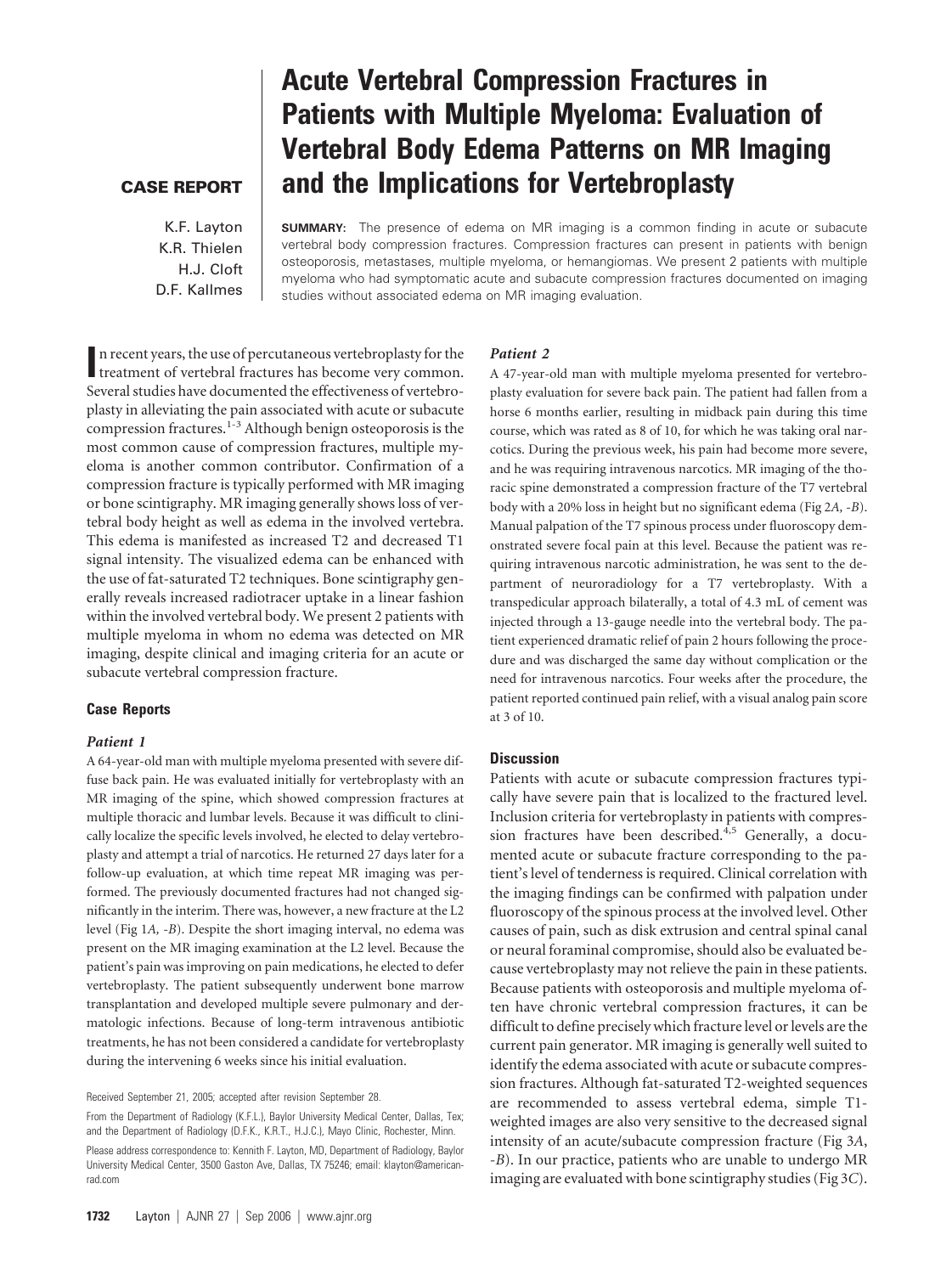

**Fig 1.** *A,* A 64-year-old man with multiple myeloma. Sagittal T2-weighted MR image demonstrates several mild lumbar compression fractures with a normal appearance of L2 (*arrow*).

*B,* A follow-up sagittal MR image obtained 4 weeks later demonstrates a new compression fracture of L2 (*arrow*) without any associated edema.

**Fig 2.** *A,* A 47-year-old man with multiple myeloma. Sagittal T2-weighted MR image demonstrates a compression fracture of T7 (*arrow*) without any significant edema.

*B,* A sagittal T1-weighted MR image reveals no edema in the superior endplate.

The edema in a fractured vertebra is likely related to an inflammatory healing response with increased fluid in the bone. As a compression fracture heals, the edema typically resolves along with the patient's pain. Previous reports have documented the utility of percutaneous vertebroplasty in chronic compression fractures without associated edema on MR imaging.<sup>6,7</sup> It is important to accurately identify compression fractures that might be amenable to vertebroplasty treatment, given the efficacy of this procedure. Acute or subacute compression fractures in osteoporosis and multiple myeloma generally mount a reparative response with associated edema; however, the edema present in patients with multiple myeloma may be decreased or even absent as demonstrated in the previously mentioned patients (Figs 1*B* and 2*A*, *-B*). Therefore, practitioners who perform percutaneous vertebroplasty procedures should consider this fact when evaluating patients with multiple myeloma and deciding whether to treat a fractured level. In our vertebroplasty experience, in treating patients with multiple myeloma, the edema present in acute or subacute compression fractures is subjectively decreased or absent compared with benign osteoporotic fractures. Because this article includes only 2 patients, further evaluation with a larger series is required to fully define the differences in edema response encountered in patients with multiple myeloma. In these patients with severe back pain, clinical findings along with manual palpation may be more important than edema on MR imaging in determining the potential response to vertebroplasty.

CASE REPORT